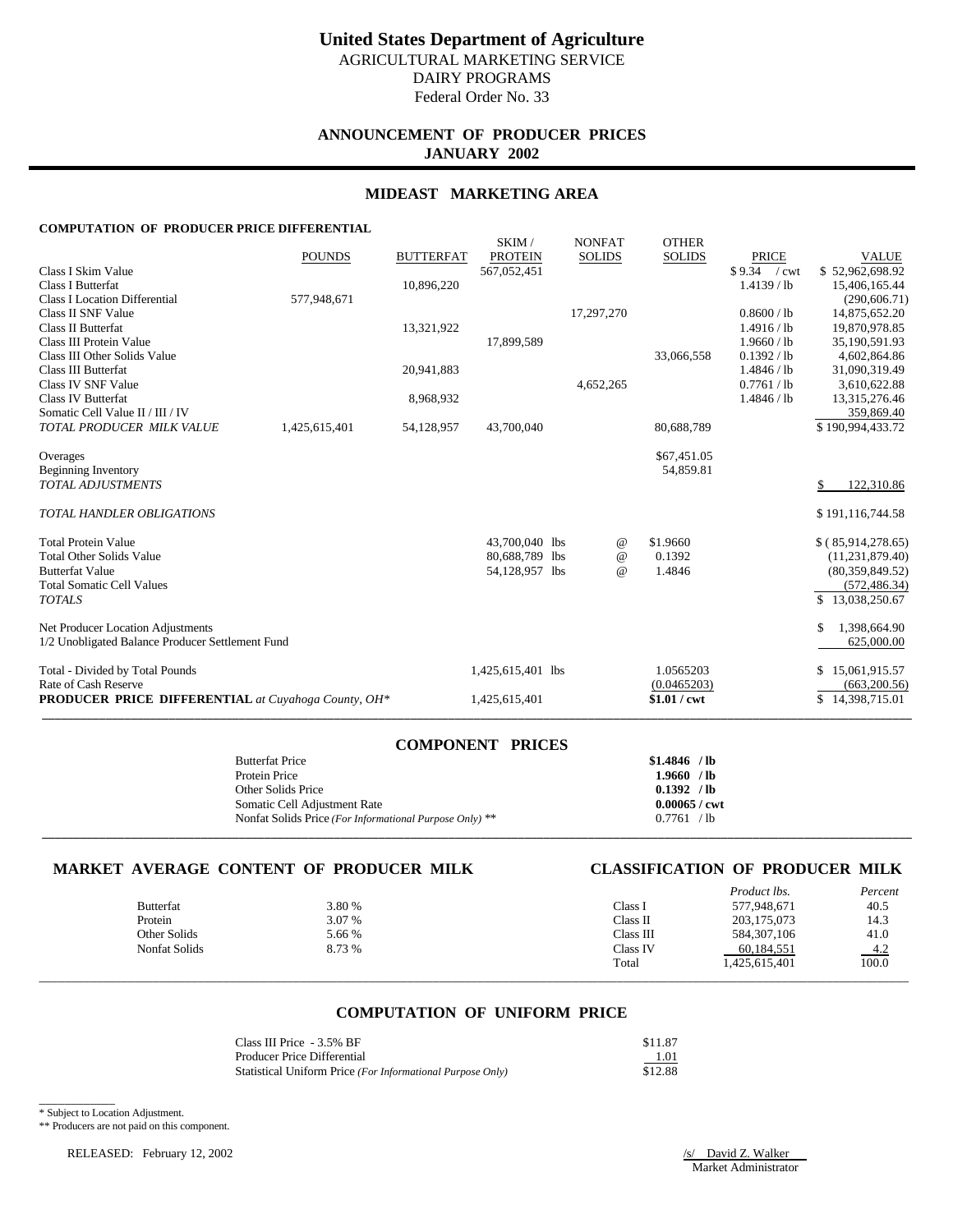# **ANNOUNCEMENT OF PRODUCER PRICES FEBRUARY 2002**

## **MIDEAST MARKETING AREA**

SKIM / NONEAT OTHER

## **COMPUTATION OF PRODUCER PRICE DIFFERENTIAL**

|                                                            |               |                  | <b>DIVIL</b>      | <b>INVINEAT</b> | UILLA         |                |                     |
|------------------------------------------------------------|---------------|------------------|-------------------|-----------------|---------------|----------------|---------------------|
|                                                            | <b>POUNDS</b> | <b>BUTTERFAT</b> | <b>PROTEIN</b>    | <b>SOLIDS</b>   | <b>SOLIDS</b> | <b>PRICE</b>   | <b>VALUE</b>        |
| Class I Skim Value                                         |               |                  | 504,614,755       |                 |               | \$8.99<br>/cwt | \$45,364,866.46     |
| <b>Class I Butterfat</b>                                   |               | 9,622,136        |                   |                 |               | 1.5060 / lb    | 14,490,936.77       |
| <b>Class I Location Differential</b>                       | 514,236,891   |                  |                   |                 |               |                | (252,058.29)        |
| Class II SNF Value                                         |               |                  |                   | 17,950,270      |               | 0.8544 / lb    | 15,336,710.69       |
| <b>Class II Butterfat</b>                                  |               | 12,754,955       |                   |                 |               | 1.3887 / lb    | 17,712,806.00       |
| Class III Protein Value                                    |               |                  | 19,350,845        |                 |               | 2.0884 / lb    | 40,412,304.70       |
| Class III Other Solids Value                               |               |                  |                   |                 | 36,487,800    | 0.0965 / lb    | 3,521,072.69        |
| Class III Butterfat                                        |               | 22,498,915       |                   |                 |               | 1.3817 / lb    | 31,086,750.86       |
| Class IV SNF Value                                         |               |                  |                   | 9,213,320       |               | 0.7721 / lb    | 7,113,604.37        |
| Class IV Butterfat                                         |               | 10,470,434       |                   |                 |               | 1.3817 / lb    | 14,466,998.70       |
| Somatic Cell Value II / III / IV                           |               |                  |                   |                 |               |                | 420,164.03          |
| TOTAL PRODUCER MILK VALUE                                  | 1,473,522,817 | 55,346,440       | 44,763,766        |                 | 84,198,182    |                | \$189,674,156.98    |
| Overages                                                   |               |                  |                   |                 | \$20,798.69   |                |                     |
| <b>Beginning Inventory</b>                                 |               |                  |                   |                 | 4,195.13      |                |                     |
| <b>TOTAL ADJUSTMENTS</b>                                   |               |                  |                   |                 |               |                | 24,993.82           |
| <b>TOTAL HANDLER OBLIGATIONS</b>                           |               |                  |                   |                 |               |                | \$189,699,150.80    |
| <b>Total Protein Value</b>                                 |               |                  | 44,763,766 lbs    | @               | \$2.0884      |                | $$$ (93,484,648.89) |
| <b>Total Other Solids Value</b>                            |               |                  | 84,198,182 lbs    | $\omega$        | 0.0965        |                | (8,125,124.58)      |
| <b>Butterfat Value</b>                                     |               |                  | 55,346,440 lbs    | $\omega$        | 1.3817        |                | (76, 472, 176.17)   |
| <b>Total Somatic Cell Values</b>                           |               |                  |                   |                 |               |                | (602, 854.69)       |
| <b>TOTALS</b>                                              |               |                  |                   |                 |               |                | \$11,014,346.47     |
| Net Producer Location Adjustments                          |               |                  |                   |                 |               |                | 1,329,825.36<br>\$  |
| 1/2 Unobligated Balance Producer Settlement Fund           |               |                  |                   |                 |               |                | 612,000.00          |
| Total - Divided by Total Pounds                            |               |                  | 1,473,522,817 lbs |                 | 0.8792651     |                | \$12,956,171.83     |
| Rate of Cash Reserve                                       |               |                  |                   |                 | (0.0492651)   |                | (725, 932, 49)      |
| <b>PRODUCER PRICE DIFFERENTIAL</b> at Cuyahoga County, OH* |               |                  | 1,473,522,817     |                 | $$0.83$ / cwt |                | \$12,230,239.34     |
|                                                            |               |                  |                   |                 |               |                |                     |

| <b>COMPONENT PRICES</b>                                   |                        |
|-----------------------------------------------------------|------------------------|
| <b>Butterfat Price</b>                                    | \$1.3817 / lb          |
| Protein Price                                             | 2.0884 / lb            |
| Other Solids Price                                        | $0.0965$ /lb           |
| Somatic Cell Adjustment Rate                              | $0.00064 / \text{cwt}$ |
| Nonfat Solids Price (For Informational Purpose Only) $**$ | 0.7721 / lb            |
|                                                           |                        |

## **MARKET AVERAGE CONTENT OF PRODUCER MILK CLASSIFICATION OF PRODUCER MILK**

| <b>Butterfat</b><br>Protein<br>Other Solids<br><b>Nonfat Solids</b> | 3.76 %<br>3.04 %<br>5.71 %<br>8.75 % | Class I<br>Class II<br>Class III<br>Class IV | <i>Product lbs.</i><br>514,236,891<br>209,880,750<br>637,468,707<br>111,936,469 | Percent<br>34.9<br>14.2<br>43.3<br>$\frac{7.6}{100.0}$ |
|---------------------------------------------------------------------|--------------------------------------|----------------------------------------------|---------------------------------------------------------------------------------|--------------------------------------------------------|
|                                                                     |                                      | Total                                        | 1,473,522,817                                                                   |                                                        |

## **COMPUTATION OF UNIFORM PRICE**

| Class III Price - 3.5% BF                                  | \$11.63 |
|------------------------------------------------------------|---------|
| Producer Price Differential                                | 0.83    |
| Statistical Uniform Price (For Informational Purpose Only) | \$12.46 |

\_\_\_\_\_\_\_\_\_\_\_\_ \* Subject to Location Adjustment.

\*\* Producers are not paid on this component.

RELEASED: March 12, 2002 /s/ David Z. Walker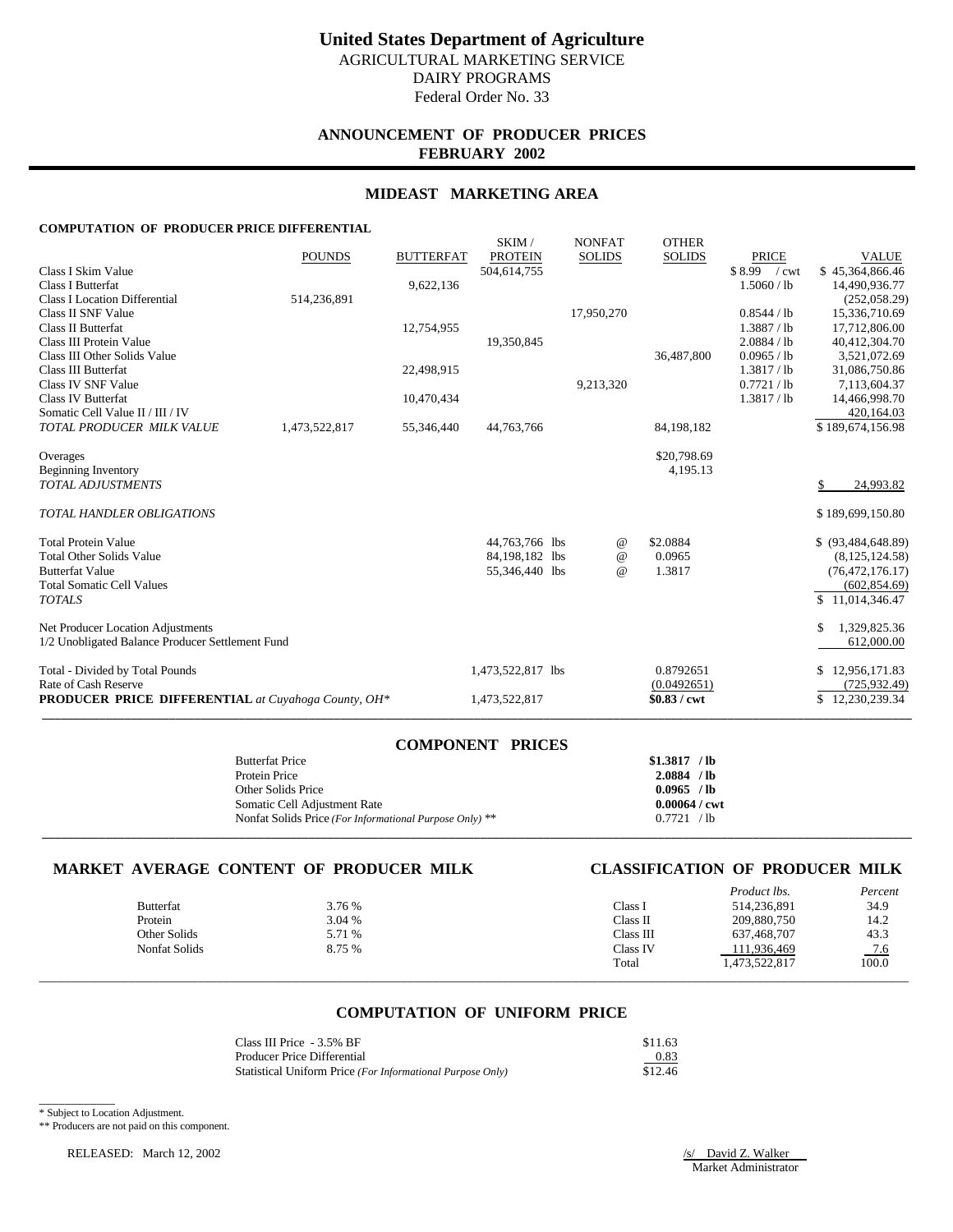# **ANNOUNCEMENT OF PRODUCER PRICES MARCH 2002**

## **MIDEAST MARKETING AREA**

SKIM / NONEAT OTHER

## **COMPUTATION OF PRODUCER PRICE DIFFERENTIAL**

|                                                            |               |                  | <b>OLAINL</b>     | <b>INVISIAL</b> | <b>OTTLE</b> N |               |                    |
|------------------------------------------------------------|---------------|------------------|-------------------|-----------------|----------------|---------------|--------------------|
|                                                            | <b>POUNDS</b> | <b>BUTTERFAT</b> | <b>PROTEIN</b>    | <b>SOLIDS</b>   | <b>SOLIDS</b>  | <b>PRICE</b>  | <b>VALUE</b>       |
| Class I Skim Value                                         |               |                  | 540,017,171       |                 |                | $$9.10$ / cwt | \$49,141,562.59    |
| <b>Class I Butterfat</b>                                   |               | 10,352,976       |                   |                 |                | 1.3817 / lb   | 14,304,706.94      |
| <b>Class I Location Differential</b>                       | 550,370,147   |                  |                   |                 |                |               | (264, 041.33)      |
| Class II SNF Value                                         |               |                  |                   | 14,135,830      |                | 0.8511 / lb   | 12,031,004.91      |
| Class II Butterfat                                         |               | 12,907,623       |                   |                 |                | 1.3708 / lb   | 17,693,769.59      |
| Class III Protein Value                                    |               |                  | 23,582,543        |                 |                | 1.8342 / lb   | 43,255,100.37      |
| Class III Other Solids Value                               |               |                  |                   |                 | 44,493,213     | 0.0688 / lb   | 3,061,133.04       |
| Class III Butterfat                                        |               | 26,791,457       |                   |                 |                | 1.3638 / lb   | 36,538,189.05      |
| Class IV SNF Value                                         |               |                  |                   | 6,629,204       |                | 0.7660 / lb   | 5,077,970.28       |
| <b>Class IV Butterfat</b>                                  |               | 9,411,170        |                   |                 |                | 1.3638 / lb   | 12,834,953.68      |
| Somatic Cell Value II / III / IV                           |               |                  |                   |                 |                |               | 416,659.76         |
| TOTAL PRODUCER MILK VALUE                                  | 1,575,860,733 | 59,463,226       | 47,887,712        |                 | 90,168,902     |               | \$194,091,008.88   |
|                                                            |               |                  |                   |                 | \$28,425.81    |               |                    |
| Overages<br><b>Beginning Inventory</b>                     |               |                  |                   |                 | 22,368.63      |               |                    |
| TOTAL ADJUSTMENTS                                          |               |                  |                   |                 |                |               | 50,794.44          |
|                                                            |               |                  |                   |                 |                |               |                    |
| <b>TOTAL HANDLER OBLIGATIONS</b>                           |               |                  |                   |                 |                |               | \$194,141,803.32   |
|                                                            |               |                  |                   |                 |                |               |                    |
| <b>Total Protein Value</b>                                 |               |                  | 47,887,712 lbs    | $\omega$        | \$1.8342       |               | \$ (87,835,641.35) |
| <b>Total Other Solids Value</b>                            |               |                  | 90,168,902 lbs    | $^{\omega}{}$   | 0.0688         |               | (6,203,620.43)     |
| <b>Butterfat Value</b>                                     |               |                  | 59,463,226 lbs    | $\omega$        | 1.3638         |               | (81,095,947.62)    |
| <b>Total Somatic Cell Values</b>                           |               |                  |                   |                 |                |               | (596, 589.90)      |
| <b>TOTALS</b>                                              |               |                  |                   |                 |                |               | \$18,410,004.02    |
| Net Producer Location Adjustments                          |               |                  |                   |                 |                |               | 1,848,789.72<br>\$ |
| 1/2 Unobligated Balance Producer Settlement Fund           |               |                  |                   |                 |                |               | 628,000.00         |
| Total - Divided by Total Pounds                            |               |                  | 1,575,860,733 lbs |                 | 1.3254213      |               | 20,886,793.74      |
| Rate of Cash Reserve                                       |               |                  |                   |                 | (0.0454213)    |               | (715, 776.43)      |
| <b>PRODUCER PRICE DIFFERENTIAL</b> at Cuyahoga County, OH* |               |                  | 1,575,860,733     |                 | $$1.28$ / cwt  |               | \$20,171,017.31    |
|                                                            |               |                  |                   |                 |                |               |                    |

| <b>COMPONENT PRICES</b>                                 |                        |
|---------------------------------------------------------|------------------------|
| <b>Butterfat Price</b>                                  | $$1.3638$ /lb          |
| Protein Price                                           | $1.8342$ /lb           |
| Other Solids Price                                      | 0.0688 / lb            |
| Somatic Cell Adjustment Rate                            | $0.00060 / \text{cwt}$ |
| Nonfat Solids Price (For Informational Purpose Only) ** | 0.7660 / lb            |
|                                                         |                        |

## **MARKET AVERAGE CONTENT OF PRODUCER MILK CLASSIFICATION OF PRODUCER MILK**

| <b>Butterfat</b>     | 3.77 % | Class I   | <i>Product lbs.</i><br>550,370,147 | Percent<br>34.9     |
|----------------------|--------|-----------|------------------------------------|---------------------|
| Protein              | 3.04 % | Class II  | 168, 134, 774                      | 10.7                |
| Other Solids         | 5.72 % | Class III | 775, 107, 221                      | 49.2                |
| <b>Nonfat Solids</b> | 8.76 % | Class IV  | 82,248,591                         |                     |
|                      |        | Total     | 1,575,860,733                      | $\frac{5.2}{100.0}$ |
|                      |        |           |                                    |                     |

## **COMPUTATION OF UNIFORM PRICE**

| Class III Price $-3.5\%$ BF                                | \$10.65 |
|------------------------------------------------------------|---------|
| Producer Price Differential                                | 1.28    |
| Statistical Uniform Price (For Informational Purpose Only) | \$11.93 |

\_\_\_\_\_\_\_\_\_\_\_\_ \* Subject to Location Adjustment.

\*\* Producers are not paid on this component.

RELEASED: April 11, 2002 /s/ David Z. Walker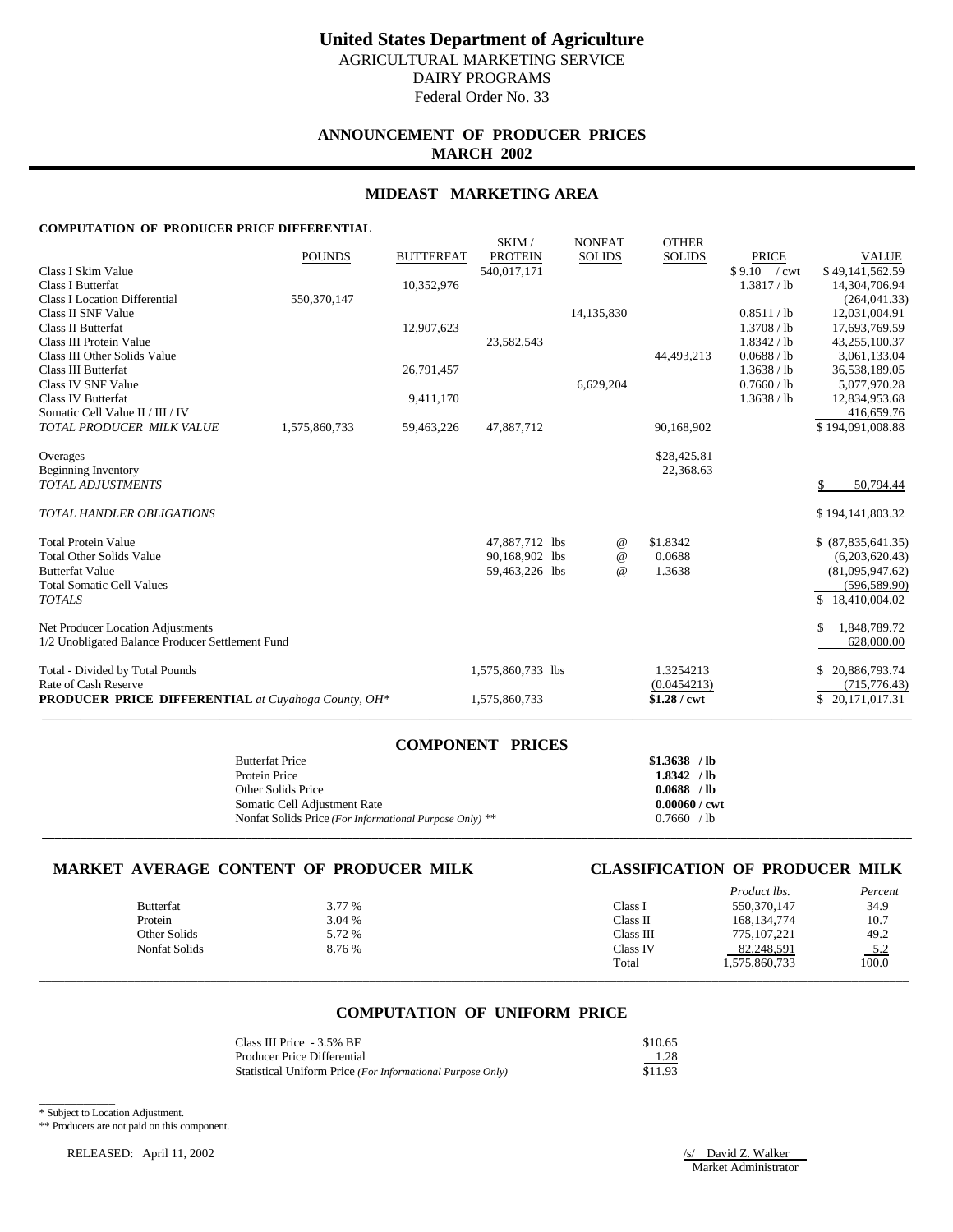Federal Order No. 33

# **ANNOUNCEMENT OF PRODUCER PRICES APRIL 2002**

## **MIDEAST MARKETING AREA**

SKIM / NONEAT OTHER

## **COMPUTATION OF PRODUCER PRICE DIFFERENTIAL**

|                                                            | <b>POUNDS</b> | <b>BUTTERFAT</b> | <b>OLAINL</b><br><b>PROTEIN</b> | <b>IVOIVEAT</b><br><b>SOLIDS</b> | <b>OTTLE</b> N<br><b>SOLIDS</b> | <b>PRICE</b>  | <b>VALUE</b>        |
|------------------------------------------------------------|---------------|------------------|---------------------------------|----------------------------------|---------------------------------|---------------|---------------------|
| Class I Skim Value                                         |               |                  | 527,571,067                     |                                  |                                 | $$8.91$ / cwt | \$47,006,582.05     |
| <b>Class I Butterfat</b>                                   |               | 10,019,250       |                                 |                                  |                                 | 1.3933 / lb   | 13,959,821.02       |
| <b>Class I Location Differential</b>                       | 537,590,317   |                  |                                 |                                  |                                 |               | (257, 737.38)       |
| Class II SNF Value                                         |               |                  |                                 | 14,384,796                       |                                 | 0.8456 / lb   | 12,163,783.46       |
| Class II Butterfat                                         |               | 13,165,817       |                                 |                                  |                                 | 1.2960 / lb   | 17,062,898.86       |
| Class III Protein Value                                    |               |                  | 23,411,736                      |                                  |                                 | 2.0109 / lb   | 47,078,659.93       |
| Class III Other Solids Value                               |               |                  |                                 |                                  | 45,144,648                      | 0.0566 / lb   | 2,555,187.10        |
| <b>Class III Butterfat</b>                                 |               | 26,592,038       |                                 |                                  |                                 | 1.2890 / lb   | 34,277,137.00       |
| Class IV SNF Value                                         |               |                  |                                 | 5,254,012                        |                                 | 0.7575 / lb   | 3,979,914.14        |
| <b>Class IV Butterfat</b>                                  |               | 8,123,161        |                                 |                                  |                                 | 1.2890 / lb   | 10,470,754.59       |
| Somatic Cell Value II / III / IV                           |               |                  |                                 |                                  |                                 |               | 419,565.20          |
| TOTAL PRODUCER MILK VALUE                                  | 1,557,399,480 | 57,900,266       | 46,545,450                      |                                  | 89,575,059                      |               | \$188,716,565.97    |
| Overages                                                   |               |                  |                                 |                                  | \$50,193.70                     |               |                     |
| <b>Beginning Inventory</b>                                 |               |                  |                                 |                                  | (34, 595.58)                    |               |                     |
| TOTAL ADJUSTMENTS                                          |               |                  |                                 |                                  |                                 |               | 15,598.12           |
| <b>TOTAL HANDLER OBLIGATIONS</b>                           |               |                  |                                 |                                  |                                 |               | \$188,732,164.09    |
| <b>Total Protein Value</b>                                 |               |                  | 46,545,450 lbs                  | $\omega$                         | \$2.0109                        |               | \$ (93,598,245.43)  |
| <b>Total Other Solids Value</b>                            |               |                  | 89,575,059 lbs                  | $\omega$                         | 0.0566                          |               | (5,069,948.38)      |
| <b>Butterfat Value</b>                                     |               |                  | 57,900,266 lbs                  | $\omega$                         | 1.2890                          |               | (74, 633, 442.90)   |
| <b>Total Somatic Cell Values</b>                           |               |                  |                                 |                                  |                                 |               | (589, 929.97)       |
| <b>TOTALS</b>                                              |               |                  |                                 |                                  |                                 |               | \$<br>14,840,597.41 |
| Net Producer Location Adjustments                          |               |                  |                                 |                                  |                                 |               | 1,854,338.28<br>S   |
| 1/2 Unobligated Balance Producer Settlement Fund           |               |                  |                                 |                                  |                                 |               | 703,000.00          |
| Total - Divided by Total Pounds                            |               |                  | 1,557,399,480 lbs               |                                  | 1.1171145                       |               | 17,397,935.69       |
| Rate of Cash Reserve                                       |               |                  |                                 |                                  | (0.0471145)                     |               | (733,760.98)        |
| <b>PRODUCER PRICE DIFFERENTIAL</b> at Cuyahoga County, OH* |               |                  | 1,557,399,480                   |                                  | $$1.07$ / cwt                   |               | 16,664,174.71<br>S  |
|                                                            |               |                  |                                 |                                  |                                 |               |                     |

| <b>COMPONENT PRICES</b>                                   |                        |
|-----------------------------------------------------------|------------------------|
| <b>Butterfat Price</b>                                    | $$1.2890$ /lb          |
| Protein Price                                             | $2.0109$ /lb           |
| Other Solids Price                                        | $0.0566$ /lb           |
| Somatic Cell Adjustment Rate                              | $0.00062 / \text{cwt}$ |
| Nonfat Solids Price (For Informational Purpose Only) $**$ | 0.7575 / lb            |
|                                                           |                        |

## **MARKET AVERAGE CONTENT OF PRODUCER MILK CLASSIFICATION OF PRODUCER MILK**

| <b>Butterfat</b>     | 3.72 % | Class I   | <i>Product lbs.</i><br>537,590,317 | Percent<br>34.5     |
|----------------------|--------|-----------|------------------------------------|---------------------|
| Protein              | 2.99 % | Class II  | 171,657,184                        | 11.0                |
| Other Solids         | 5.75 % | Class III | 782,034,326                        | 50.2                |
| <b>Nonfat Solids</b> | 8.74 % | Class IV  | 66,117,653                         |                     |
|                      |        | Total     | 1,557,399,480                      | $\frac{4.3}{100.0}$ |
|                      |        |           |                                    |                     |

## **COMPUTATION OF UNIFORM PRICE**

| Class III Price $-3.5\%$ BF                                | \$10.85 |
|------------------------------------------------------------|---------|
| Producer Price Differential                                | 1.07    |
| Statistical Uniform Price (For Informational Purpose Only) | \$11.92 |

\_\_\_\_\_\_\_\_\_\_\_\_ \* Subject to Location Adjustment.

\*\* Producers are not paid on this component.

RELEASED: May 10, 2002 /s/ David Z. Walker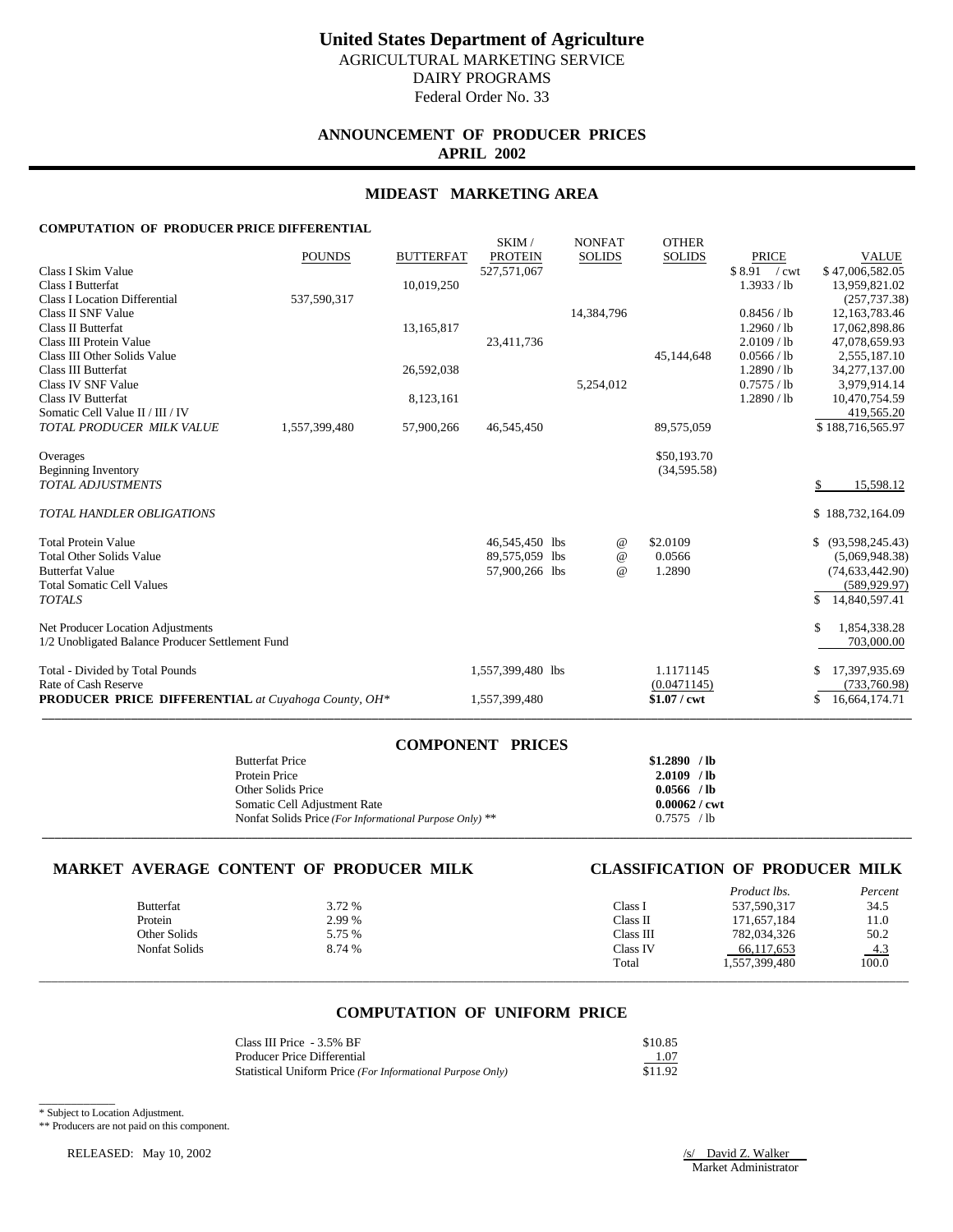Federal Order No. 33

## **ANNOUNCEMENT OF PRODUCER PRICES MAY 2002**

## **MIDEAST MARKETING AREA**

SKIM / NONEAT OTHER

## **COMPUTATION OF PRODUCER PRICE DIFFERENTIAL**

| <b>PRODUCER PRICE DIFFERENTIAL</b> at Cuyahoga County, OH*                                                    |               |                         | 1,735,209,311                    |                                  | \$0.81 / cwt                             |                                                          | 14,055,195.44<br>S                                               |
|---------------------------------------------------------------------------------------------------------------|---------------|-------------------------|----------------------------------|----------------------------------|------------------------------------------|----------------------------------------------------------|------------------------------------------------------------------|
| Total - Divided by Total Pounds<br>Rate of Cash Reserve                                                       |               |                         | 1,735,209,311 lbs                |                                  | 0.8588297<br>(0.0488297)                 |                                                          | 14,902,492.94<br>(847, 297.50)                                   |
| Net Producer Location Adjustments<br>1/2 Unobligated Balance Producer Settlement Fund                         |               |                         |                                  |                                  |                                          |                                                          | S<br>1,784,493.91<br>828,000.00                                  |
| <b>Butterfat Value</b><br><b>Total Somatic Cell Values</b><br><b>TOTALS</b>                                   |               |                         | 63,403,135 lbs                   |                                  | $\omega$<br>1.1433                       |                                                          | (72, 488, 804.26)<br>(705, 422.77)<br>\$<br>12,289,999.03        |
| <b>Total Protein Value</b><br><b>Total Other Solids Value</b>                                                 |               |                         | 51,857,264 lbs<br>99,611,218 lbs |                                  | \$2.2097<br>@<br>0.0371<br>$^{\omega}{}$ |                                                          | \$(114,588,996.26)<br>(3,695,576.18)                             |
| <b>TOTAL HANDLER OBLIGATIONS</b>                                                                              |               |                         |                                  |                                  |                                          |                                                          | \$203,768,798.50                                                 |
| Overages<br><b>Beginning Inventory</b><br><b>TOTAL ADJUSTMENTS</b>                                            |               |                         |                                  |                                  | \$41,807.40<br>(20, 267.68)              |                                                          | 21,539.72                                                        |
| Somatic Cell Value II / III / IV<br>TOTAL PRODUCER MILK VALUE                                                 | 1,735,209,311 | 63,403,135              | 51,857,264                       |                                  | 99,611,218                               |                                                          | 510,614.87<br>\$203,747,258.78                                   |
| Class III Other Solids Value<br><b>Class III Butterfat</b><br>Class IV SNF Value<br><b>Class IV Butterfat</b> |               | 29,269,875<br>8,043,263 |                                  | 7,753,627                        | 48,809,413                               | 0.0371 / lb<br>1.1433 / lb<br>0.7572 / lb<br>1.1433 / lb | 1,810,829.23<br>33,464,248.11<br>5,871,046.37<br>9,195,862.55    |
| Class II SNF Value<br>Class II Butterfat<br>Class III Protein Value                                           | 557,213,864   | 15,573,358              | 25,328,120                       | 20,055,412                       |                                          | 0.8367 / lb<br>1.1503 / lb<br>2.2097 / lb                | (279, 128.57)<br>16,780,363.20<br>17,914,033.72<br>55,967,546.78 |
| Class I Skim Value<br><b>Class I Butterfat</b><br><b>Class I Location Differential</b>                        |               | 10,516,639              | 546,697,225                      |                                  |                                          | \$8.83<br>/cwt<br>1.3539 / lb                            | \$48,273,364.97<br>14,238,477.55                                 |
|                                                                                                               | <b>POUNDS</b> | <b>BUTTERFAT</b>        | OIYUVI /<br><b>PROTEIN</b>       | <b>IVOIVLAI</b><br><b>SOLIDS</b> | UILLIN<br><b>SOLIDS</b>                  | <b>PRICE</b>                                             | <b>VALUE</b>                                                     |

| <b>COMPONENT PRICES</b>                                 |                        |
|---------------------------------------------------------|------------------------|
| <b>Butterfat Price</b>                                  | $$1.1433$ / lb         |
| Protein Price                                           | $2.2097$ /lb           |
| Other Solids Price                                      | 0.0371 / lb            |
| Somatic Cell Adjustment Rate                            | $0.00062 / \text{cwt}$ |
| Nonfat Solids Price (For Informational Purpose Only) ** | 0.7572 / lb            |
|                                                         |                        |

## **MARKET AVERAGE CONTENT OF PRODUCER MILK CLASSIFICATION OF PRODUCER MILK**

| <b>Butterfat</b>     | 3.65 % | Class I   | <i>Product lbs.</i><br>557,213,864 | Percent<br>32.1     |
|----------------------|--------|-----------|------------------------------------|---------------------|
| Protein              | 2.99 % | Class II  | 236, 181, 123                      | 13.6                |
| Other Solids         | 5.74 % | Class III | 848,024,479                        | 48.9                |
| <b>Nonfat Solids</b> | 8.73 % | Class IV  | 93,789,845                         | $\frac{5.4}{100.0}$ |
|                      |        | Total     | 1,735,209,311                      |                     |
|                      |        |           |                                    |                     |

## **COMPUTATION OF UNIFORM PRICE**

| Class III Price - 3.5% BF                                  | \$10.82 |
|------------------------------------------------------------|---------|
| Producer Price Differential                                | 0.81    |
| Statistical Uniform Price (For Informational Purpose Only) | \$11.63 |

\_\_\_\_\_\_\_\_\_\_\_\_ \* Subject to Location Adjustment.

\*\* Producers are not paid on this component.

RELEASED: June 12, 2002 /s/ David Z. Walker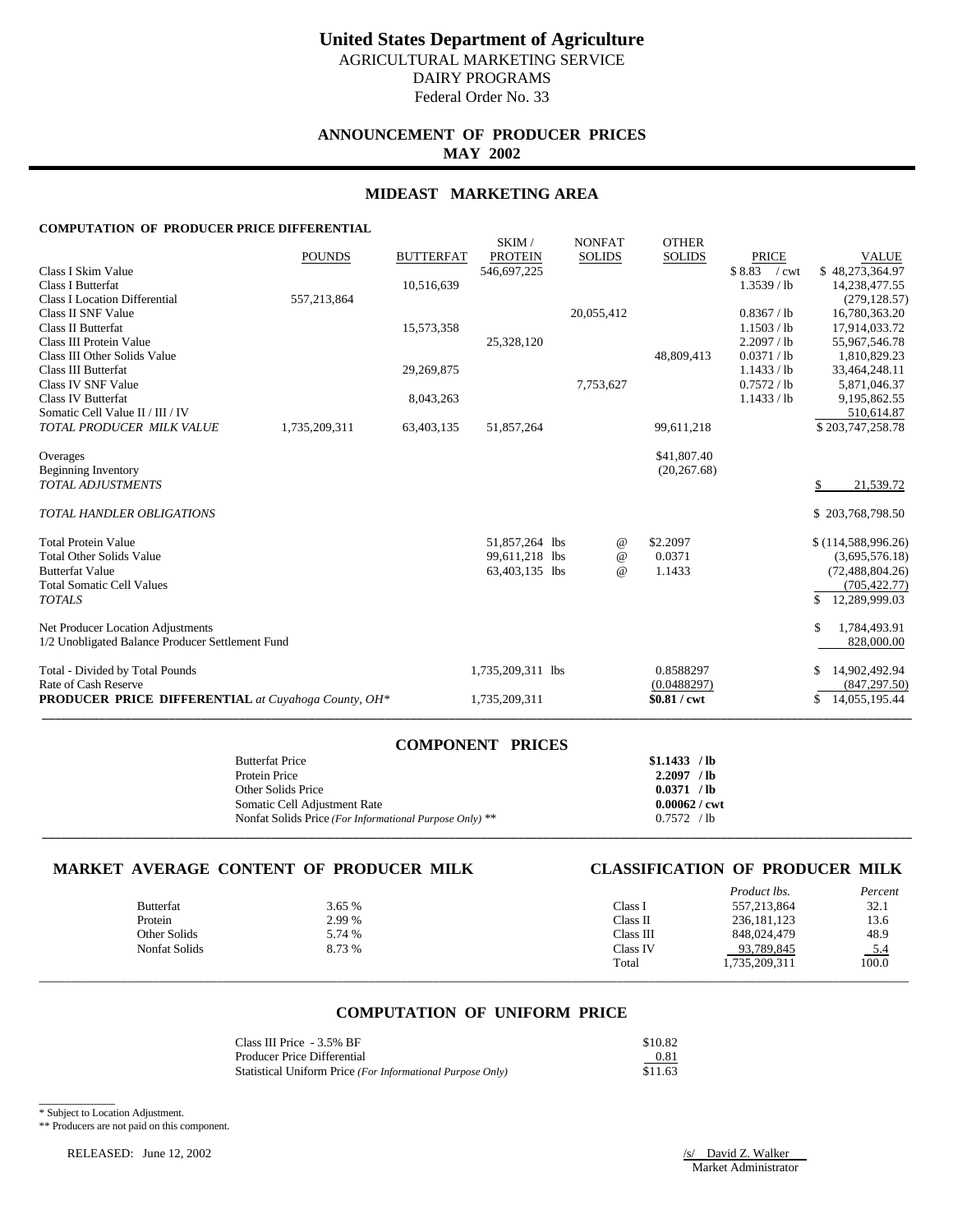**ANNOUNCEMENT OF PRODUCER PRICES JUNE 2002**

## **MIDEAST MARKETING AREA**

## **COMPUTATION OF PRODUCER PRICE DIFFERENTIAL**

|                                                            | <b>POUNDS</b> | <b>BUTTERFAT</b> | SKIM/<br><b>PROTEIN</b> | <b>NONFAT</b><br><b>SOLIDS</b> | <b>OTHER</b><br><b>SOLIDS</b> | <b>PRICE</b>                  | <b>VALUE</b>         |
|------------------------------------------------------------|---------------|------------------|-------------------------|--------------------------------|-------------------------------|-------------------------------|----------------------|
| Class I Skim Value                                         |               |                  | 467,300,870             |                                |                               | \$9.23<br>$\sqrt{\text{cwt}}$ | \$43,131,870.28      |
| <b>Class I Butterfat</b>                                   |               | 9,021,177        |                         |                                |                               | 1.1777 / lb                   | 10,624,240.17        |
| <b>Class I Location Differential</b>                       | 476,322,047   |                  |                         |                                |                               |                               | (233, 244, 84)       |
| Class II SNF Value                                         |               |                  |                         | 18,075,299                     |                               | 0.8333 / lb                   | 15,062,146.65        |
| <b>Class II Butterfat</b>                                  |               | 15,119,995       |                         |                                |                               | 1.1281 / lb                   | 17,056,866.35        |
| Class III Protein Value                                    |               |                  | 24,877,302              |                                |                               | 2.0148 / lb                   | 50,122,788.05        |
| Class III Other Solids Value                               |               |                  |                         |                                | 48,635,742                    | 0.0247 / lb                   | 1,201,302.85         |
| <b>Class III Butterfat</b>                                 |               | 28,473,204       |                         |                                |                               | 1.1211 / lb                   | 31,921,308.99        |
| Class IV SNF Value                                         |               |                  |                         | 7,729,262                      |                               | 0.7605 / lb                   | 5,878,103.78         |
| Class IV Butterfat                                         |               | 5,880,885        |                         |                                |                               | 1.1211/1b                     | 6,593,060.16         |
| Somatic Cell Value II / III / IV                           |               |                  |                         |                                |                               |                               | 379,695.39           |
| TOTAL PRODUCER MILK VALUE                                  | 1,629,156,146 | 58,495,261       | 47,881,968              |                                | 93,523,618                    |                               | \$181,738,137.83     |
|                                                            |               |                  |                         |                                | \$33,921.19                   |                               |                      |
| Overages                                                   |               |                  |                         |                                | (13, 187, 25)                 |                               |                      |
| <b>Beginning Inventory</b><br><b>TOTAL ADJUSTMENTS</b>     |               |                  |                         |                                |                               |                               | 20,733.94            |
|                                                            |               |                  |                         |                                |                               |                               |                      |
| <b>TOTAL HANDLER OBLIGATIONS</b>                           |               |                  |                         |                                |                               |                               | \$181,758,871.77     |
| <b>Total Protein Value</b>                                 |               |                  | 47,881,968 lbs          | $^{\circ}$                     | \$2.0148                      |                               | \$ (96,472,589.11)   |
| <b>Total Other Solids Value</b>                            |               |                  | 93,523,618 lbs          | $\omega$                       | 0.0247                        |                               | (2,310,033.37)       |
| <b>Butterfat Value</b>                                     |               |                  | 58,495,261 lbs          | $\omega$                       | 1.1211                        |                               | (65, 579, 037.13)    |
| <b>Total Somatic Cell Values</b>                           |               |                  |                         |                                |                               |                               | (488, 209.58)        |
| <b>TOTALS</b>                                              |               |                  |                         |                                |                               |                               | \$<br>16,909,002.58  |
| Net Producer Location Adjustments                          |               |                  |                         |                                |                               |                               | \$<br>1,715,829.52   |
| 1/2 Unobligated Balance Producer Settlement Fund           |               |                  |                         |                                |                               |                               | 843,000.00           |
| Total - Divided by Total Pounds                            |               |                  | 1,629,156,146 lbs       |                                | 1.1949642                     |                               | 19,467,832.10<br>\$. |
| Rate of Cash Reserve                                       |               |                  |                         |                                | (0.0449642)                   |                               | (732, 537.03)        |
| <b>PRODUCER PRICE DIFFERENTIAL</b> at Cuyahoga County, OH* |               |                  | 1,629,156,146           |                                | $$1.15$ / cwt                 |                               | 18,735,295.07<br>\$  |
|                                                            |               |                  |                         |                                |                               |                               |                      |

| <b>COMPONENT PRICES</b>                                 |               |
|---------------------------------------------------------|---------------|
| <b>Butterfat Price</b>                                  | \$1.1211 / lb |
| Protein Price                                           | $2.0148$ /lb  |
| Other Solids Price                                      | 0.0247 / lb   |
| Somatic Cell Adjustment Rate                            | $0.00059$ cwt |
| Nonfat Solids Price (For Informational Purpose Only) ** | 0.7605 / lb   |
|                                                         |               |

## **MARKET AVERAGE CONTENT OF PRODUCER MILK CLASSIFICATION OF PRODUCER MILK**

| <b>Butterfat</b><br>Protein<br>Other Solids | 3.59 %<br>2.94 %<br>5.74 % | Class I<br>Class II<br>Class III | <i>Product lbs.</i><br>476,322,047<br>215,793,278<br>845, 127, 244 | Percent<br>29.2<br>13.3<br>51.9 |
|---------------------------------------------|----------------------------|----------------------------------|--------------------------------------------------------------------|---------------------------------|
| <b>Nonfat Solids</b>                        | 8.68%                      | Class IV<br>Total                | 91,913,577<br>1,629,156,146                                        | $\frac{5.6}{100.0}$             |

## **COMPUTATION OF UNIFORM PRICE**

| Class III Price $-3.5\%$ BF                                | \$10.09 |
|------------------------------------------------------------|---------|
| Producer Price Differential                                | 1.15    |
| Statistical Uniform Price (For Informational Purpose Only) | \$11.24 |

\_\_\_\_\_\_\_\_\_\_\_\_ \* Subject to Location Adjustment.

\*\* Producers are not paid on this component.

RELEASED: July 11, 2002 /s/ David Z. Walker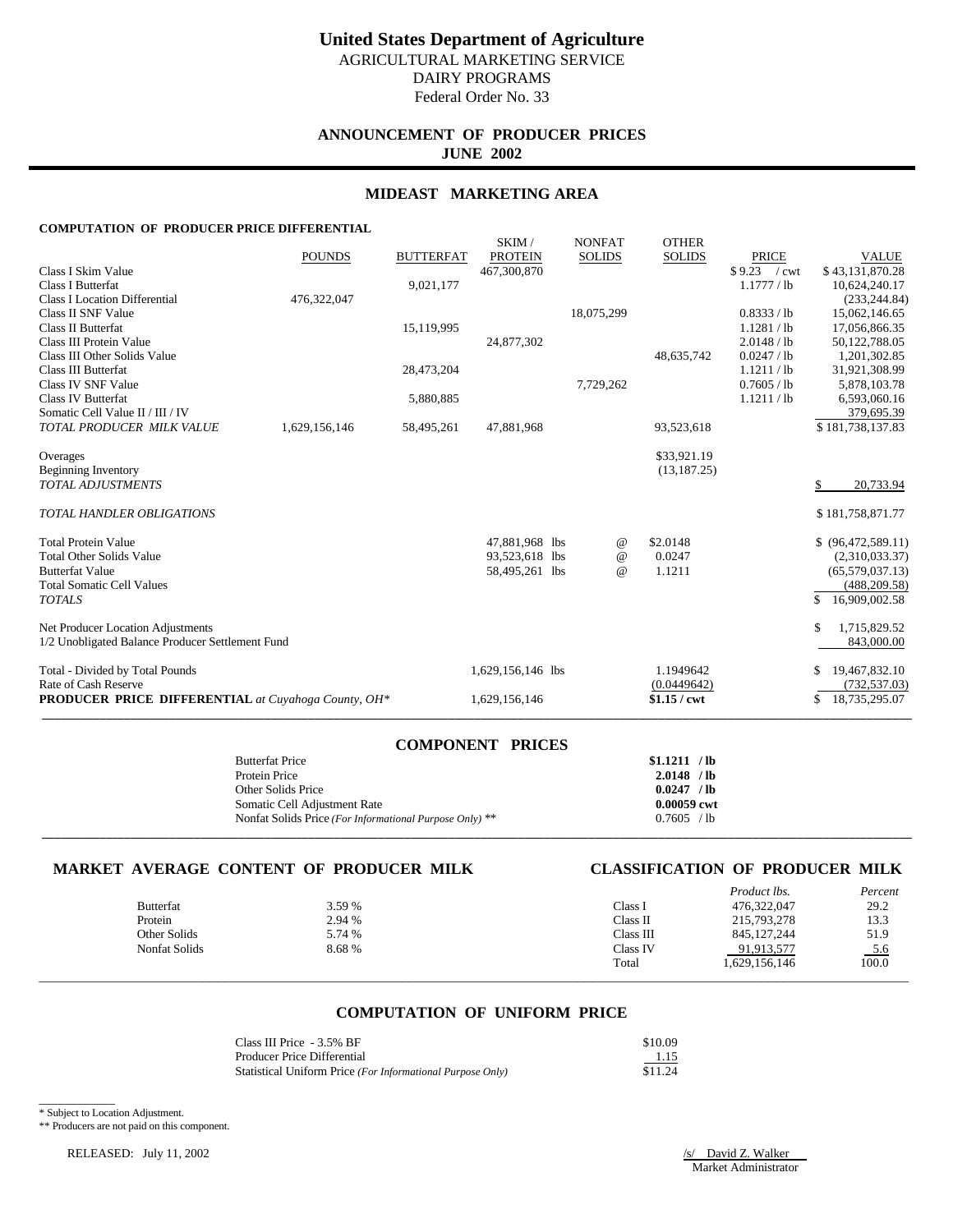# **United States Department of Agriculture**

AGRICULTURAL MARKETING SERVICE DAIRY PROGRAMS Federal Order No. 33

## **ANNOUNCEMENT OF PRODUCER PRICES JULY 2002**

## **MIDEAST MARKETING AREA**

| <b>COMPUTATION OF PRODUCER PRICE DIFFERENTIAL</b>                                     |                                                            |                  |                                     |                                 |                               |                                        |                                      |
|---------------------------------------------------------------------------------------|------------------------------------------------------------|------------------|-------------------------------------|---------------------------------|-------------------------------|----------------------------------------|--------------------------------------|
|                                                                                       | <b>POUNDS</b>                                              | <b>BUTTERFAT</b> | SKIM /<br><b>PROTEIN</b>            | <b>NONFAT</b><br><b>SOLIDS</b>  | <b>OTHER</b><br><b>SOLIDS</b> | PRICE                                  | <b>VALUE</b>                         |
| Class I Skim Value                                                                    |                                                            |                  | 512,957,824                         |                                 |                               | \$8.85                                 | $/$ cwt $$45,396,767.44$             |
| Class I Butterfat<br><b>Class I Location Differential</b>                             |                                                            | 9,969,948        |                                     |                                 |                               | 1.1643 / lb                            | 11,608,010.44                        |
|                                                                                       | 522,927,772                                                |                  |                                     |                                 |                               |                                        | (249, 252.97)                        |
| Class II SNF Value                                                                    |                                                            |                  |                                     | 8,209,810                       |                               | 0.8389 / lb                            | 6,887,209.61                         |
| Class II Butterfat                                                                    |                                                            | 10,323,083       |                                     |                                 |                               | 1.0999 / lb                            | 11,354,359.02                        |
| Class III Protein Value<br>Class III Other Solids Value                               |                                                            |                  | 22,615,566                          |                                 | 44,737,323                    | 1.8095 / lb<br>0.0150 / lb             | 40,922,866.69<br>671,059.99          |
| Class III Butterfat                                                                   |                                                            | 25,778,138       |                                     |                                 |                               | 1.0929 / lb                            | 28,172,927.01                        |
| Class IV SNF Value                                                                    |                                                            |                  |                                     | 1,870,798                       |                               | 0.7633 / lb                            | 1,427,980.13                         |
| Class IV Butterfat                                                                    |                                                            | 4,311,336        |                                     |                                 |                               | 1.0929 / lb                            | 4,711,859.12                         |
| Somatic Cell Value II / III / IV                                                      |                                                            |                  |                                     |                                 |                               |                                        | 39,822.51                            |
| TOTAL PRODUCER MILK VALUE                                                             | 1,430,119,939                                              | 50,382,505       | 41,459,970                          |                                 | 81,826,795                    |                                        | \$150,943,608.99                     |
| Overages                                                                              |                                                            |                  |                                     |                                 | \$45,002.59                   |                                        |                                      |
| Beginning Inventory                                                                   |                                                            |                  |                                     |                                 | (65,260.53)                   |                                        |                                      |
| <b>TOTAL ADJUSTMENTS</b>                                                              |                                                            |                  |                                     |                                 |                               |                                        | (20, 257.94)<br>\$                   |
| TOTAL HANDLER OBLIGATIONS                                                             |                                                            |                  |                                     |                                 |                               |                                        | \$150,923,351.05                     |
|                                                                                       |                                                            |                  |                                     |                                 |                               |                                        |                                      |
| <b>Total Protein Value</b>                                                            |                                                            |                  | 41,459,970lbs                       | $^{\scriptsize\textregistered}$ | \$1.8095                      |                                        | \$(75,021,815.74)                    |
| <b>Total Other Solids Value</b>                                                       |                                                            |                  | 81,826,795lbs                       | @                               | 0.0150                        |                                        | (1,227,402.11)                       |
| <b>Butterfat Value</b><br><b>Total Somatic Cell Values</b>                            |                                                            |                  | 50,382,505lbs                       | $^{\,a}$                        | 1.0929                        |                                        | (55,063,039.74)                      |
| <b>TOTALS</b>                                                                         |                                                            |                  |                                     |                                 |                               |                                        | (23, 374.51)<br>\$<br>19,587,718.95  |
|                                                                                       |                                                            |                  |                                     |                                 |                               |                                        |                                      |
| Net Producer Location Adjustments<br>1/2 Unobligated Balance Producer Settlement Fund |                                                            |                  |                                     |                                 |                               |                                        | 1,667,488.09<br>\$<br>1,160,000.00   |
| Total - Divided by Total Pounds<br>Rate of Cash Reserve                               |                                                            |                  | 1,430,119,939bs                     |                                 | 1.5673655<br>(0.0473655)      |                                        | 22,415,207.04<br>\$<br>(677, 383.46) |
| PRODUCER PRICE DIFFERENTIAL at Cuyahoga County, OH*                                   |                                                            |                  | 1,430,119,939                       |                                 | \$1.52 / cwt                  |                                        | 21,737,823.58                        |
|                                                                                       |                                                            |                  | <b>COMPONENT PRICES</b>             |                                 |                               |                                        |                                      |
|                                                                                       | <b>Butterfat Price</b>                                     |                  |                                     |                                 | $$1.0929$ / lb                |                                        |                                      |
|                                                                                       | Protein Price                                              |                  |                                     |                                 | $1.8095$ /lb                  |                                        |                                      |
|                                                                                       | Other Solids Price                                         |                  |                                     |                                 | 0.0150 / lb                   |                                        |                                      |
|                                                                                       | Somatic Cell Adjustment Rate                               |                  |                                     |                                 | 0.00055 cwt                   |                                        |                                      |
|                                                                                       | Nonfat Solids Price (For Informational Purpose Only) **    |                  |                                     |                                 | 0.7633 / lb                   |                                        |                                      |
|                                                                                       | MARKET AVERAGE CONTENT OF PRODUCER MILK                    |                  |                                     |                                 |                               | <b>CLASSIFICATION OF PRODUCER MILK</b> |                                      |
|                                                                                       |                                                            |                  |                                     |                                 |                               | Product lbs.                           | Percent                              |
| Butterfat                                                                             | 3.52 %                                                     |                  |                                     | Class I                         |                               | 522,927,772                            | 36.6                                 |
| Protein                                                                               | 2.90 %                                                     |                  |                                     | Class II                        |                               | 102,187,085                            | 7.1                                  |
| Other Solids                                                                          | 5.72 %                                                     |                  |                                     | Class III                       |                               | 779,755,040                            | 54.5                                 |
| Nonfat Solids                                                                         | 8.62 %                                                     |                  |                                     | Class IV<br>Total               |                               | 25,250,042<br>1,430,119,939            | 1.8<br>100.0                         |
|                                                                                       |                                                            |                  |                                     |                                 |                               |                                        |                                      |
|                                                                                       |                                                            |                  | <b>COMPUTATION OF UNIFORM PRICE</b> |                                 |                               |                                        |                                      |
|                                                                                       | Class III Price - 3.5% BF                                  |                  |                                     |                                 | \$9.33                        |                                        |                                      |
|                                                                                       | Producer Price Differential                                |                  |                                     |                                 | 1.52                          |                                        |                                      |
|                                                                                       | Statistical Uniform Price (For Informational Purpose Only) |                  |                                     |                                 | \$10.85                       |                                        |                                      |

\* Subject to Location Adjustment.

\*\* Producers are not paid on this component.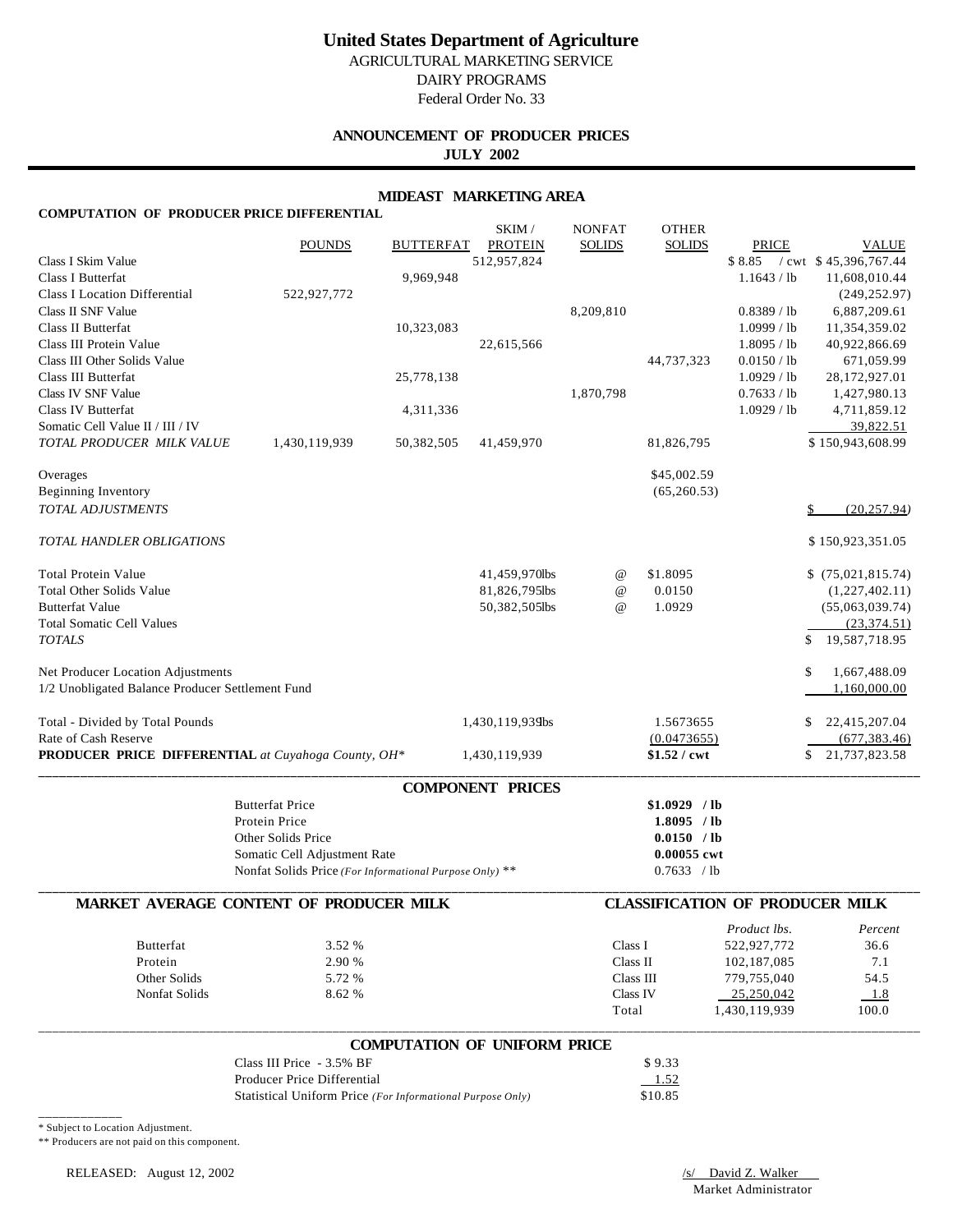# **United States Department of Agriculture**

AGRICULTURAL MARKETING SERVICE DAIRY PROGRAMS Federal Order No. 33

## **ANNOUNCEMENT OF PRODUCER PRICES AUGUST 2002**

## **MIDEAST MARKETING AREA**

### **COMPUTATION OF PRODUCER PRICE DIFFERENTIAL**

|                                                     |                                                         |                  | SKIM/                   | <b>NONFAT</b>                           | <b>OTHER</b>                           |                       |                     |
|-----------------------------------------------------|---------------------------------------------------------|------------------|-------------------------|-----------------------------------------|----------------------------------------|-----------------------|---------------------|
|                                                     | <b>POUNDS</b>                                           | <b>BUTTERFAT</b> | <b>PROTEIN</b>          | <b>SOLIDS</b>                           | <b>SOLIDS</b>                          | <b>PRICE</b>          | <b>VALUE</b>        |
| Class I Skim Value                                  |                                                         |                  | 554,947,157             |                                         |                                        | $$8.86$ / cwt         | \$49,168,318.11     |
| Class I Butterfat                                   |                                                         | 10,708,595       |                         |                                         |                                        | 1.1222 / lb           | 12,017,185.34       |
| <b>Class I Location Differential</b>                | 565,655,752                                             |                  |                         |                                         |                                        |                       | (299, 669.87)       |
| Class II SNF Value                                  |                                                         |                  |                         | 19,049,444                              |                                        | 0.8400/1b             | 16,001,532.96       |
| Class II Butterfat                                  |                                                         | 14,583,119       |                         |                                         |                                        | 1.0771/1b             | 15,707,477.48       |
| Class III Protein Value                             |                                                         |                  | 15,518,903              |                                         |                                        | 1.9021/1 <sub>b</sub> | 29,518,505.37       |
| Class III Other Solids Value                        |                                                         |                  |                         |                                         | 30,199,666                             | 0.0177/1b             | 534,534.07          |
| Class III Butterfat                                 |                                                         | 18, 192, 287     |                         |                                         |                                        | 1.0701/1 <sub>b</sub> | 19,467,566.32       |
| Class IV SNF Value                                  |                                                         |                  |                         | 2,896,924                               |                                        | 0.7674/1b             | 2,223,099.48        |
| <b>Class IV Butterfat</b>                           |                                                         | 4,375,303        |                         |                                         |                                        | 1.0701 / lb           | 4,682,011.72        |
| Somatic Cell Value II / III / IV                    |                                                         |                  |                         |                                         |                                        |                       | (73,942,16)         |
| TOTAL PRODUCER MILK VALUE                           | 1,359,531,976                                           | 47,859,304       | 39,763,548              |                                         | 77,473,768                             |                       | \$148,946,618.82    |
| Overages                                            |                                                         |                  |                         |                                         | \$22,186.66                            |                       |                     |
| <b>Beginning Inventory</b>                          |                                                         |                  |                         |                                         | (85,538.51)                            |                       |                     |
| TOTAL ADJUSTMENTS                                   |                                                         |                  |                         |                                         |                                        |                       | (63,351.85)         |
| TOTAL HANDLER OBLIGATIONS                           |                                                         |                  |                         |                                         |                                        |                       | \$148,883,266.97    |
| <b>Total Protein Value</b>                          |                                                         |                  | 39,763,548              | $^{\copyright}$<br><b>lbs</b>           | \$1.9021                               |                       | $$$ (75,634,244.67) |
| <b>Total Other Solids Value</b>                     |                                                         |                  | 77,473,768              | $^\text{\textregistered}$<br><b>lbs</b> | 0.0177                                 |                       | (1,371,285.72)      |
| <b>Butterfat Value</b>                              |                                                         |                  | 47,859,304              | <b>lbs</b><br>$\omega$                  | 1.0701                                 |                       | (51, 214, 241.24)   |
| <b>Total Somatic Cell Values</b>                    |                                                         |                  |                         |                                         |                                        |                       | 147,615.88          |
| <b>TOTALS</b>                                       |                                                         |                  |                         |                                         |                                        |                       | \$20,811,111.22     |
| Net Producer Location Adjustments                   |                                                         |                  |                         |                                         |                                        |                       | \$1,310,591.15      |
| 1/2 Unobligated Balance Producer Settlement Fund    |                                                         |                  |                         |                                         |                                        |                       | 952,000.00          |
| Total - Divided by Total Pounds                     |                                                         |                  | 1,359,531,976           | 1 <sub>bs</sub>                         | 1.6971798                              |                       | \$23,073,702.37     |
| Rate of Cash Reserve                                |                                                         |                  |                         |                                         | (0.0471798)                            |                       | (641, 424.47)       |
| PRODUCER PRICE DIFFERENTIAL at Cuyahoga County, OH* |                                                         |                  | 1,359,531,976           |                                         | $$1.65 /$ cwt                          |                       | \$22,432,277.90     |
|                                                     |                                                         |                  | <b>COMPONENT PRICES</b> |                                         |                                        |                       |                     |
|                                                     | <b>Butterfat Price</b>                                  |                  |                         |                                         | \$1.0701 / lb                          |                       |                     |
|                                                     | <b>Protein Price</b>                                    |                  |                         |                                         | 1.9021 / lb                            |                       |                     |
|                                                     | Other Solids Price                                      |                  |                         |                                         | $0.0177$ / lb                          |                       |                     |
|                                                     | Somatic Cell Adjustment Rate                            |                  |                         |                                         | 0.00056 cwt                            |                       |                     |
|                                                     | Nonfat Solids Price (For Informational Purpose Only) ** |                  |                         |                                         | 0.7674 / lb                            |                       |                     |
|                                                     | <b>MARKET AVERAGE CONTENT OF PRODUCER MILK</b>          |                  |                         |                                         | <b>CLASSIFICATION OF PRODUCER MILK</b> |                       |                     |
|                                                     |                                                         |                  |                         |                                         |                                        | Product lbs.          | Percent             |
| <b>Butterfat</b>                                    | 3.52%                                                   |                  |                         |                                         | Class I                                | 565,655,752           | 41.6                |
| Protein                                             | 2.92%                                                   |                  |                         |                                         | Class II                               | 227,682,694           | 16.8                |
| Other Solids                                        | 5.70%                                                   |                  |                         |                                         | Class III                              | 529,398,459           | 38.9                |
| <b>Nonfat Solids</b>                                | 8.62%                                                   |                  |                         |                                         | Class IV                               | 36,795,071            | 2.7                 |
|                                                     |                                                         |                  |                         | Total                                   |                                        | 1,359,531,976         | 100.0               |

## **COMPUTATION OF UNIFORM PRICE**

| Class III Price $-3.5\%$ BF                                | \$9.54  |
|------------------------------------------------------------|---------|
| Producer Price Differential                                | 1.65    |
| Statistical Uniform Price (For Informational Purpose Only) | \$11.19 |

 $\_$  , and the set of the set of the set of the set of the set of the set of the set of the set of the set of the set of the set of the set of the set of the set of the set of the set of the set of the set of the set of th

\* Subject to Location Adjustment.

 $\overline{\phantom{a}}$ 

\*\* Producers are not paid on this component.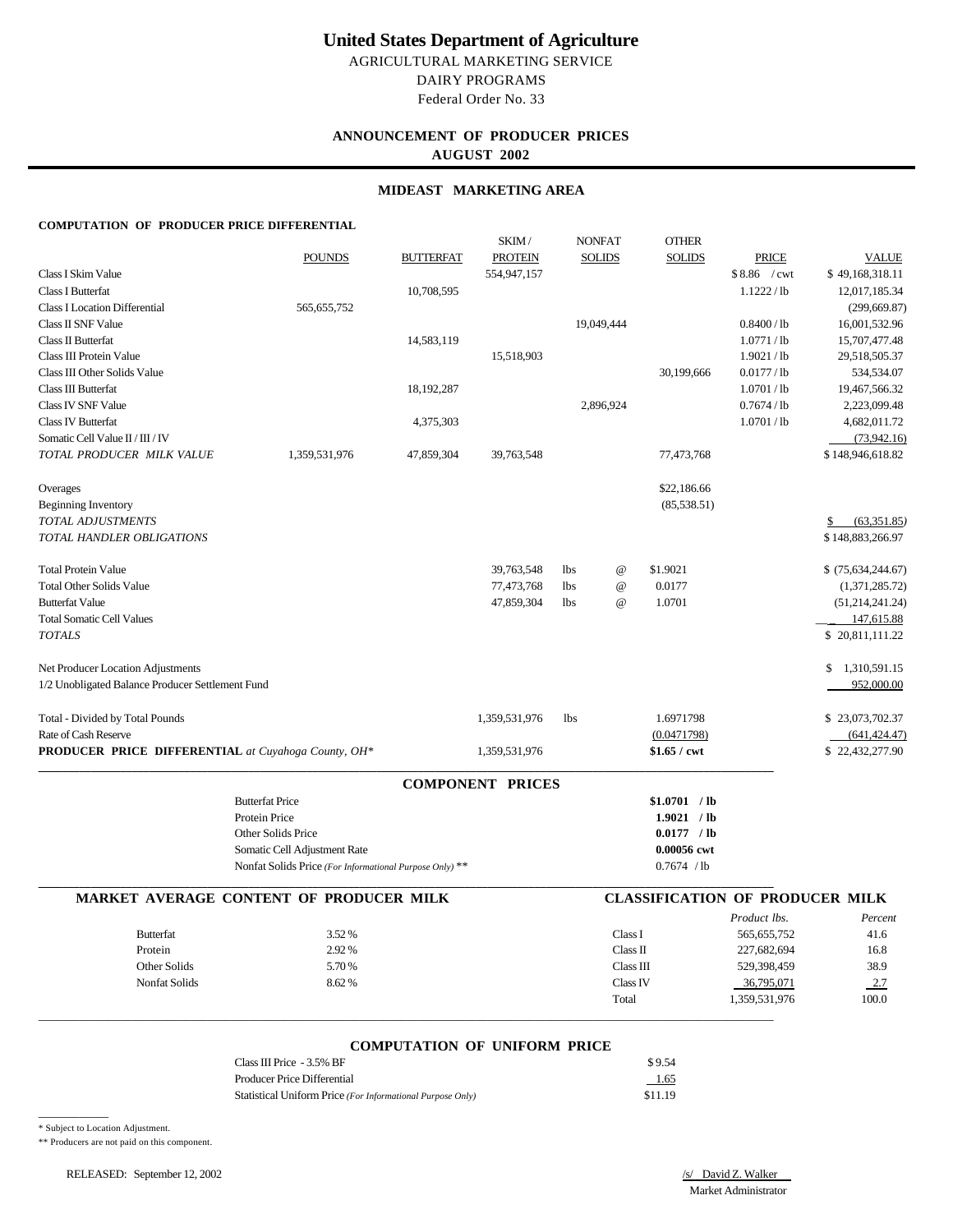# **United States Department of Agriculture**

AGRICULTURAL MARKETING SERVICE DAIRY PROGRAMS Federal Order No. 33

## **ANNOUNCEMENT OF PRODUCER PRICES SEPTEMBER 2002**

## **MIDEAST MARKETING AREA**

### **COMPUTATION OF PRODUCER PRICE DIFFERENTIAL**

|                                                            |                                                         |                  | SKIM/                               | <b>NONFAT</b> |                 | <b>OTHER</b>   |                                        |                    |
|------------------------------------------------------------|---------------------------------------------------------|------------------|-------------------------------------|---------------|-----------------|----------------|----------------------------------------|--------------------|
|                                                            | <b>POUNDS</b>                                           | <b>BUTTERFAT</b> | <b>PROTEIN</b>                      |               | <b>SOLIDS</b>   | <b>SOLIDS</b>  | <b>PRICE</b>                           | <b>VALUE</b>       |
| Class I Skim Value                                         |                                                         |                  | 530,990,579                         |               |                 |                | \$8.92 / cwt                           | \$47,364,359.67    |
| Class I Butterfat                                          |                                                         | 10,090,995       |                                     |               |                 |                | $1.1005$ / lb                          | 11,105,140.05      |
| <b>Class I Location Differential</b>                       | 541,081,574                                             |                  |                                     |               |                 |                |                                        | (282, 698.86)      |
| Class II SNF Value                                         |                                                         |                  |                                     |               | 18,291,156      |                | 0.8467 / lb                            | 15,487,121.79      |
| Class II Butterfat                                         |                                                         | 13,532,214       |                                     |               |                 |                | 1.0169/1b                              | 13,760,908.41      |
| Class III Protein Value                                    |                                                         |                  | 17,556,779                          |               |                 |                | 2.0646 / lb                            | 36, 247, 725.86    |
| Class III Other Solids Value                               |                                                         |                  |                                     |               |                 | 33,433,282     | 0.0367 / lb                            | 1,227,001.42       |
| Class III Butterfat                                        |                                                         | 21,102,987       |                                     |               |                 |                | 1.0099/1b                              | 21,311,906.56      |
| Class IV SNF Value                                         |                                                         |                  |                                     |               | 4,409,674       |                | 0.7696 / lb                            | 3,393,685.14       |
| <b>Class IV Butterfat</b>                                  |                                                         | 5,610,849        |                                     |               |                 |                | 1.0099/1b                              | 5,666,396.38       |
| Somatic Cell Value II / III / IV                           |                                                         |                  |                                     |               |                 |                |                                        | 77,362.38          |
| TOTAL PRODUCER MILK VALUE                                  | 1,398,730,094                                           | 50,337,045       | 41,888,253                          |               |                 | 79,675,700     |                                        | \$155,358,908.80   |
| Overages                                                   |                                                         |                  |                                     |               |                 | \$39,836.33    |                                        |                    |
| <b>Beginning Inventory</b>                                 |                                                         |                  |                                     |               |                 | 2,543.15       |                                        |                    |
| TOTAL ADJUSTMENTS                                          |                                                         |                  |                                     |               |                 |                |                                        | 42,379.48<br>S.    |
| TOTAL HANDLER OBLIGATIONS                                  |                                                         |                  |                                     |               |                 |                |                                        | \$155,401,288.28   |
| <b>Total Protein Value</b>                                 |                                                         |                  | 41,888,253                          | lbs           | @               | \$2.0646       |                                        | \$ (86,482,487.11) |
| <b>Total Other Solids Value</b>                            |                                                         |                  | 79,675,700                          | lbs           | @               | 0.0367         |                                        | (2,924,098.18)     |
| <b>Butterfat Value</b>                                     |                                                         |                  | 50,337,045                          | <b>lbs</b>    | $^{\copyright}$ | 1.0099         |                                        | (50, 835, 381.75)  |
| <b>Total Somatic Cell Values</b>                           |                                                         |                  |                                     |               |                 |                |                                        | (83, 733.35)       |
| <b>TOTALS</b>                                              |                                                         |                  |                                     |               |                 |                |                                        | \$15,075,587.89    |
| Net Producer Location Adjustments                          |                                                         |                  |                                     |               |                 |                |                                        | 1,073,391.12<br>\$ |
| 1/2 Unobligated Balance Producer Settlement Fund           |                                                         |                  |                                     |               |                 |                |                                        | 844,000.00         |
| Total - Divided by Total Pounds                            |                                                         |                  | 1,398,730,094                       | <b>lbs</b>    |                 | 1.2148862      |                                        | \$16,992,979.01    |
| Rate of Cash Reserve                                       |                                                         |                  |                                     |               |                 | (0.0448862)    |                                        | (627, 836.79)      |
| <b>PRODUCER PRICE DIFFERENTIAL</b> at Cuyahoga County, OH* |                                                         |                  | 1,398,730,094                       |               |                 | $$1.17 /$ cwt  |                                        | \$16,365,142.22    |
|                                                            |                                                         |                  | <b>COMPONENT PRICES</b>             |               |                 |                |                                        |                    |
|                                                            | <b>Butterfat Price</b>                                  |                  |                                     |               |                 | $$1.0099$ / lb |                                        |                    |
|                                                            | Protein Price                                           |                  |                                     |               |                 | $2.0646$ /lb   |                                        |                    |
|                                                            | Other Solids Price                                      |                  |                                     |               |                 | 0.0367 / lb    |                                        |                    |
|                                                            | Somatic Cell Adjustment Rate                            |                  |                                     |               |                 | 0.00057 cwt    |                                        |                    |
|                                                            | Nonfat Solids Price (For Informational Purpose Only) ** |                  |                                     |               |                 | 0.7696 / lb    |                                        |                    |
|                                                            | MARKET AVERAGE CONTENT OF PRODUCER MILK                 |                  |                                     |               |                 |                | <b>CLASSIFICATION OF PRODUCER MILK</b> |                    |
|                                                            |                                                         |                  |                                     |               |                 |                | Product lbs.                           | Percent            |
| <b>Butterfat</b>                                           | 3.60%                                                   |                  |                                     |               | Class I         |                | 541,081,574                            | 38.7               |
| Protein                                                    | 2.99%                                                   |                  |                                     |               | Class II        |                | 216,284,385                            | 15.5               |
| Other Solids                                               | 5.70%                                                   |                  |                                     |               | Class III       |                | 586,798,464                            | 41.9               |
| Nonfat Solids                                              | 8.69%                                                   |                  |                                     |               | Class IV        |                | 54,565,671                             | $-3.9$             |
|                                                            |                                                         |                  |                                     |               | Total           |                | 1,398,730,094                          | 100.0              |
|                                                            |                                                         |                  | <b>COMPUTATION OF UNIFORM PRICE</b> |               |                 |                |                                        |                    |

| COMI CHILION OI CIMI ORM I RICE                            |         |
|------------------------------------------------------------|---------|
| Class III Price $-3.5\%$ BF                                | \$9.92  |
| Producer Price Differential                                | 1.17    |
| Statistical Uniform Price (For Informational Purpose Only) | \$11.09 |

\* Subject to Location Adjustment.

 $\overline{\phantom{a}}$ 

\*\* Producers are not paid on this component.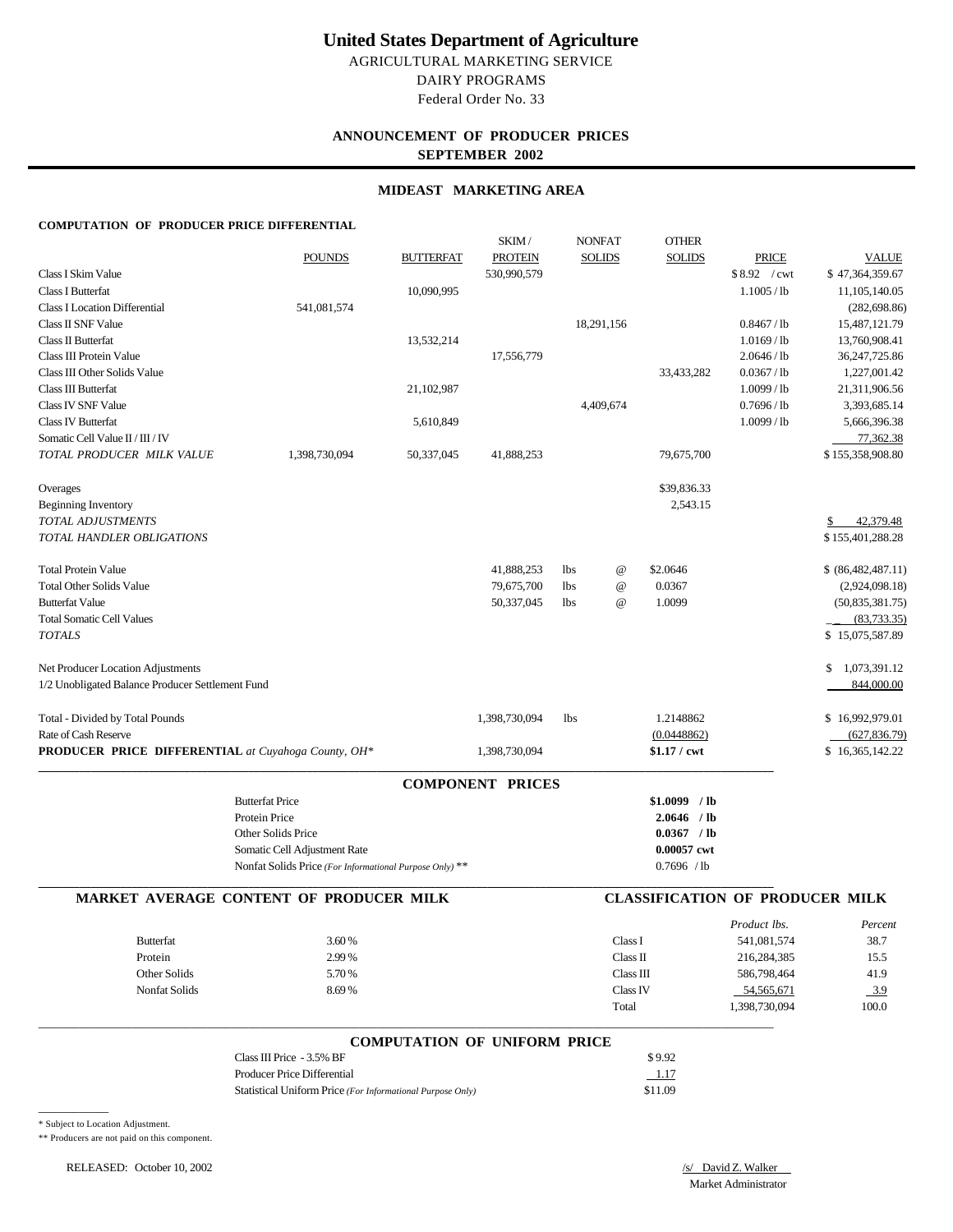# **ANNOUNCEMENT OF PRODUCER PRICES OCTOBER 2002**

## **MIDEAST MARKETING AREA**

## **COMPUTATION OF PRODUCER PRICE DIFFERENTIAL**

|                                                            |               |                  | SKIM/                           | <b>NONFAT</b> | <b>OTHER</b>  |                        |                                      |
|------------------------------------------------------------|---------------|------------------|---------------------------------|---------------|---------------|------------------------|--------------------------------------|
| Class I Skim Value                                         | <b>POUNDS</b> | <b>BUTTERFAT</b> | <b>PROTEIN</b><br>579, 104, 586 | <b>SOLIDS</b> | <b>SOLIDS</b> | PRICE<br>$$8.91$ / cwt | <b>VALUE</b><br>\$51,598,218.59      |
| Class I Butterfat                                          |               | 11,135,242       |                                 |               |               | 1.0135 / lb            | 11,285,567.78                        |
| <b>Class I Location Differential</b>                       | 590,239,828   |                  |                                 |               |               |                        | (313,983.99)                         |
| Class II SNF Value                                         |               |                  |                                 | 19,104,094    |               | 0.8456 / lb            | 16, 154, 421.87                      |
| Class II Butterfat                                         |               | 15,451,338       |                                 |               |               | 1.0796 / lb            | 16,681,264.46                        |
| Class III Protein Value                                    |               |                  | 18,560,513                      |               |               | 2.1839 / lb            | 40,534,304.35                        |
| Class III Other Solids Value                               |               |                  |                                 |               | 34,249,669    | 0.0755 / lb            | 2,585,850.03                         |
| <b>Class III Butterfat</b>                                 |               | 21,953,985       |                                 |               |               | 1.0726 / lb            | 23,547,844.31                        |
| Class IV SNF Value<br><b>Class IV Butterfat</b>            |               |                  |                                 | 4,339,511     |               | 0.7765 / lb            | 3,369,630.31                         |
| Somatic Cell Value II / III / IV                           |               | 6,350,966        |                                 |               |               | 1.0726 / lb            | 6,812,046.15<br>279,143.15           |
| TOTAL PRODUCER MILK VALUE                                  | 1,469,727,143 | 54,891,531       | 45,502,251                      |               | 83,662,942    |                        | \$172,534,307.01                     |
|                                                            |               |                  |                                 |               |               |                        |                                      |
| Overages                                                   |               |                  |                                 |               | \$51,017.80   |                        |                                      |
| <b>Beginning Inventory</b>                                 |               |                  |                                 |               | 70,069.67     |                        |                                      |
| <b>TOTAL ADJUSTMENTS</b><br>TOTAL HANDLER OBLIGATIONS      |               |                  |                                 |               |               |                        | 121,087.47<br>S.<br>\$172,655,394.48 |
|                                                            |               |                  |                                 |               |               |                        |                                      |
| <b>Total Protein Value</b>                                 |               |                  | 45,502,251 lbs                  | @             | \$2.1839      |                        | \$ (99,372,365.98)                   |
| <b>Total Other Solids Value</b>                            |               |                  | 83,662,942 lbs                  | @             | 0.0755        |                        | (6,316,552.14)                       |
| <b>Butterfat Value</b>                                     |               |                  | 54,891,531 lbs                  | $^{\,a}$      | 1.0726        |                        | (58,876,656.16)                      |
| <b>Total Somatic Cell Values</b>                           |               |                  |                                 |               |               |                        | (418, 498.19)                        |
| <b>TOTALS</b>                                              |               |                  |                                 |               |               |                        | \$<br>7,671,322.01                   |
| Net Producer Location Adjustments                          |               |                  |                                 |               |               |                        | \$<br>1,160,791.59                   |
| 1/2 Unobligated Balance Producer Settlement Fund           |               |                  |                                 |               |               |                        | 721,000.00                           |
| Total - Divided by Total Pounds                            |               |                  | 1,469,727,143 lbs               |               | 0.6499923     |                        | 9,553,113.60<br><b>S</b>             |
| Rate of Cash Reserve                                       |               |                  |                                 |               | (0.0499923)   |                        | (734, 750.40)                        |
| <b>PRODUCER PRICE DIFFERENTIAL</b> at Cuyahoga County, OH* |               |                  | 1,469,727,143                   |               | $$0.60 /$ cwt |                        | \$<br>8,818,363.20                   |

| COMPONENT PRICES                                        |               |
|---------------------------------------------------------|---------------|
| <b>Butterfat Price</b>                                  | $$1.0726$ /lb |
| Protein Price                                           | $2.1839$ /lb  |
| Other Solids Price                                      | 0.0755 / lb   |
| Somatic Cell Adjustment Rate                            | 0.00060 cwt   |
| Nonfat Solids Price (For Informational Purpose Only) ** | 0.7765 / lb   |
|                                                         |               |

**COMPONENT PRICES**

## **MARKET AVERAGE CONTENT OF PRODUCER MILK CLASSIFICATION OF PRODUCER MILK**

|                      |        |           | Product lbs.  | Percent             |
|----------------------|--------|-----------|---------------|---------------------|
| <b>Butterfat</b>     | 3.73 % | Class I   | 590,239,828   | 40.1                |
| Protein              | 3.10 % | Class II  | 224,554,569   | 15.3                |
| Other Solids         | 5.69 % | Class III | 600,961,675   | 40.9                |
| <b>Nonfat Solids</b> | 8.79%  | Class IV  | 53,971,071    | $\frac{3.7}{100.0}$ |
|                      |        | Total     | 1,469,727,143 |                     |
|                      |        |           |               |                     |

## **COMPUTATION OF UNIFORM PRICE**

| Class III Price - 3.5% BF                                  | \$10.72 |
|------------------------------------------------------------|---------|
| Producer Price Differential                                | 0.60    |
| Statistical Uniform Price (For Informational Purpose Only) | \$11.32 |

\* Subject to Location Adjustment.

\_\_\_\_\_\_\_\_\_\_\_\_

\*\* Producers are not paid on this component.

RELEASED: November 12, 2002 /s/ David Z. Walker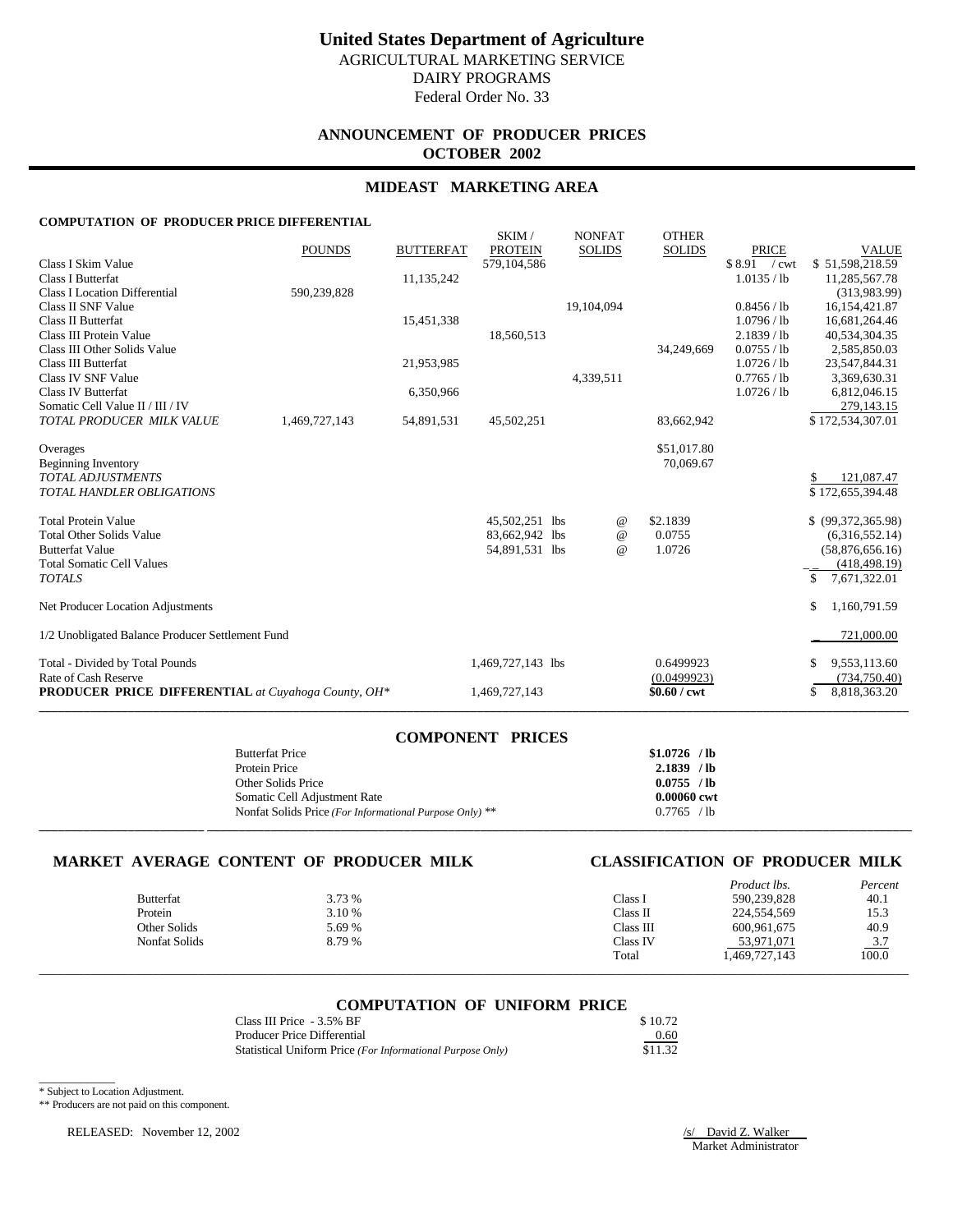# **ANNOUNCEMENT OF PRODUCER PRICES NOVEMBER 2002**

## **MIDEAST MARKETING AREA**

## **COMPUTATION OF PRODUCER PRICE DIFFERENTIAL**

|                                                            | <b>POUNDS</b> | <b>BUTTERFAT</b> | SKIM/<br><b>PROTEIN</b> |            | <b>NONFAT</b><br><b>SOLIDS</b> | <b>OTHER</b><br><b>SOLIDS</b> | PRICE                        | <b>VALUE</b>                  |
|------------------------------------------------------------|---------------|------------------|-------------------------|------------|--------------------------------|-------------------------------|------------------------------|-------------------------------|
| Class I Skim Value                                         |               |                  | 557,266,756             |            |                                |                               | \$9.20 / cwt                 | \$51,268,541.58               |
| <b>Class I Butterfat</b>                                   |               | 10,947,885       |                         |            |                                |                               | 1.0623 / lb                  | 11,629,938.23                 |
| <b>Class I Location Differential</b>                       | 568,214,641   |                  |                         |            |                                |                               |                              | (295, 361.03)                 |
| Class II SNF Value                                         |               |                  |                         | 11,703,141 |                                |                               | 0.8533 / lb                  | 9,986,290.22                  |
| Class II Butterfat                                         |               | 12,347,993       |                         |            |                                |                               | 1.0993 / lb                  | 13,574,148.68                 |
| Class III Protein Value<br>Class III Other Solids Value    |               |                  | 17,550,202              |            |                                | 31,887,224                    | $1.8469$ / lb<br>0.0850 / lb | 32,413,468.11<br>2,710,414.18 |
| Class III Butterfat                                        |               | 20,487,799       |                         |            |                                |                               | 1.0923 / lb                  | 22,378,822.88                 |
| Class IV SNF Value                                         |               |                  |                         | 4,081,301  |                                |                               | 0.7777/1                     | 3,174,027.80                  |
| <b>Class IV Butterfat</b>                                  |               | 6,816,490        |                         |            |                                |                               | 1.0923 / lb                  | 7,445,652.03                  |
| Somatic Cell Value II / III / IV                           |               |                  |                         |            |                                |                               |                              | 288,693.39                    |
| TOTAL PRODUCER MILK VALUE                                  | 1,320,780,001 | 50,600,167       | 41,355,269              |            |                                | 75,029,174                    |                              | \$154,574,636.07              |
|                                                            |               |                  |                         |            |                                |                               |                              |                               |
| Overages                                                   |               |                  |                         |            |                                | \$26,989.85                   |                              |                               |
| Beginning Inventory<br><b>TOTAL ADJUSTMENTS</b>            |               |                  |                         |            |                                | (36,002.68)                   |                              | (9,012.83)                    |
| <b>TOTAL HANDLER OBLIGATIONS</b>                           |               |                  |                         |            |                                |                               |                              | \$154,565,623.24              |
|                                                            |               |                  |                         |            |                                |                               |                              |                               |
| <b>Total Protein Value</b>                                 |               |                  | 41,355,269 lbs          |            | $^{\omega}{}$                  | \$1.8469                      |                              | \$(76,379,046.33)             |
| <b>Total Other Solids Value</b>                            |               |                  | 75,029,174 lbs          |            | $\omega$                       | 0.0850                        |                              | (6,377,479.99)                |
| <b>Butterfat Value</b>                                     |               |                  | 50,600,167 lbs          |            | $\omega$                       | 1.0923                        |                              | (55, 270, 562.41)             |
| <b>Total Somatic Cell Values</b>                           |               |                  |                         |            |                                |                               |                              | (471, 648.23)                 |
| <b>TOTALS</b>                                              |               |                  |                         |            |                                |                               |                              | 16,066,886.28<br>S            |
| Net Producer Location Adjustments                          |               |                  |                         |            |                                |                               |                              | 1,366,864.77<br>S.            |
| 1/2 Unobligated Balance Producer Settlement Fund           |               |                  |                         |            |                                |                               |                              | 740,000.00                    |
| Total - Divided by Total Pounds                            |               |                  | 1,320,780,001           | <b>lbs</b> |                                | 1.3759862                     |                              | 18, 173, 751.05<br>S          |
| Rate of Cash Reserve                                       |               |                  |                         |            |                                | (0.0459862)                   |                              | (607, 376.53)                 |
| <b>PRODUCER PRICE DIFFERENTIAL</b> at Cuyahoga County, OH* |               |                  | 1,320,780,001           |            |                                | $$1.33 /$ cwt                 |                              | 17,566,374.52<br>\$           |
|                                                            |               |                  |                         |            |                                |                               |                              |                               |

| COMPONENT PRICES                                        |               |
|---------------------------------------------------------|---------------|
| <b>Butterfat Price</b>                                  | $$1.0923$ /lb |
| Protein Price                                           | $1.8469$ /lb  |
| Other Solids Price                                      | 0.0850 / lb   |
| Somatic Cell Adjustment Rate                            | 0.00056 cwt   |
| Nonfat Solids Price (For Informational Purpose Only) ** | 0.7777 / lb   |
|                                                         |               |

**COMPONENT PRICES**

## **MARKET AVERAGE CONTENT OF PRODUCER MILK CLASSIFICATION OF PRODUCER MILK**

|                      |        |           | Product lbs.  | Percent             |
|----------------------|--------|-----------|---------------|---------------------|
| <b>Butterfat</b>     | 3.83 % | Class 1   | 568,214,641   | 43.0                |
| Protein              | 3.13 % | Class II  | 139,984,315   | 10.6                |
| Other Solids         | 5.68 % | Class III | 561,126,534   | 42.5                |
| <b>Nonfat Solids</b> | 8.81 % | Class IV  | 51,454,511    |                     |
|                      |        | Total     | 1,320,780,001 | $\frac{3.9}{100.0}$ |
|                      |        |           |               |                     |

## **COMPUTATION OF UNIFORM PRICE**

| Class III Price - 3.5% BF                                  | \$9.84  |
|------------------------------------------------------------|---------|
| Producer Price Differential                                | 1.33    |
| Statistical Uniform Price (For Informational Purpose Only) | \$11.17 |

\* Subject to Location Adjustment.

\_\_\_\_\_\_\_\_\_\_\_\_

\*\* Producers are not paid on this component.

RELEASED: December 11, 2002 /s/ David Z. Walker